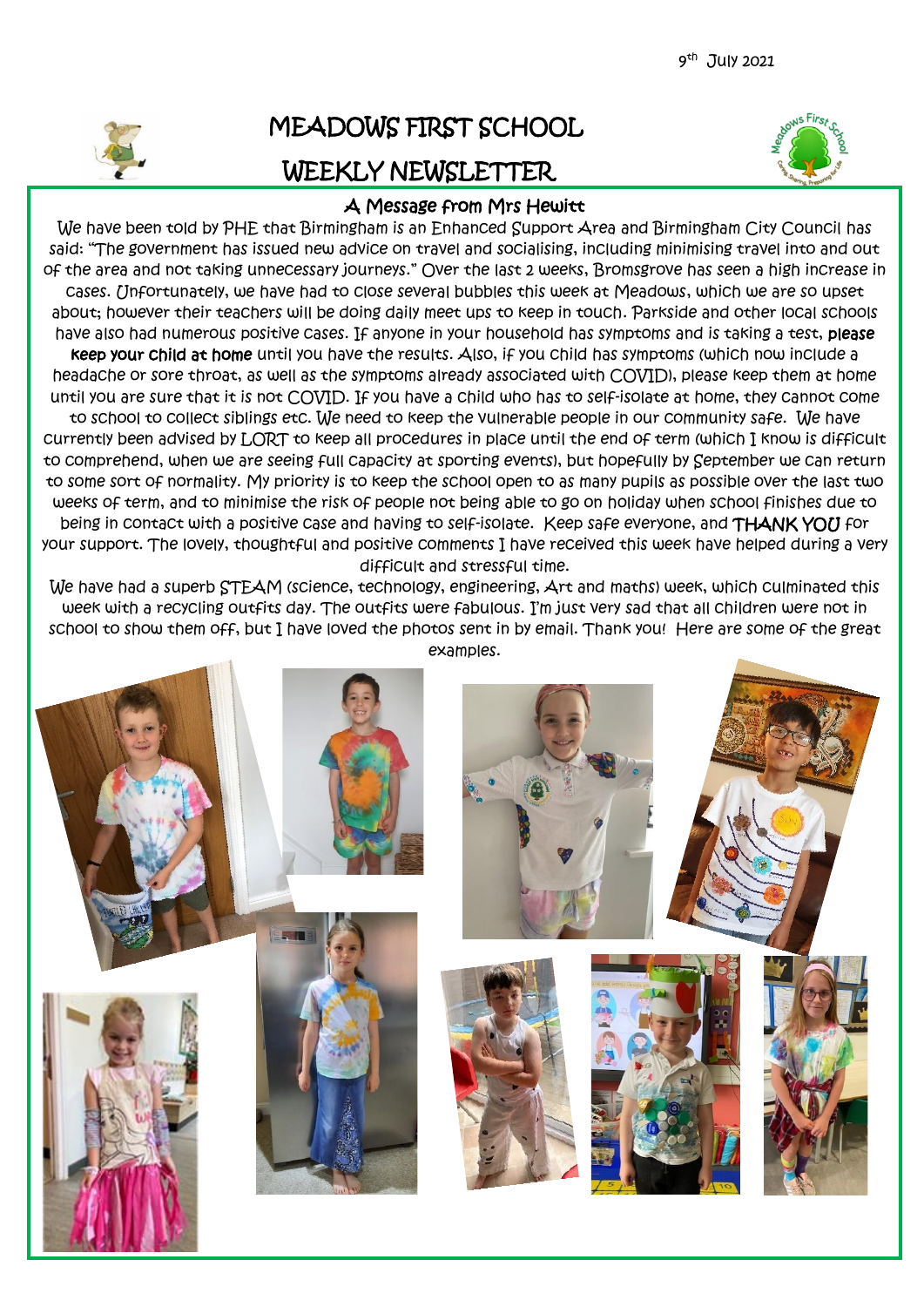















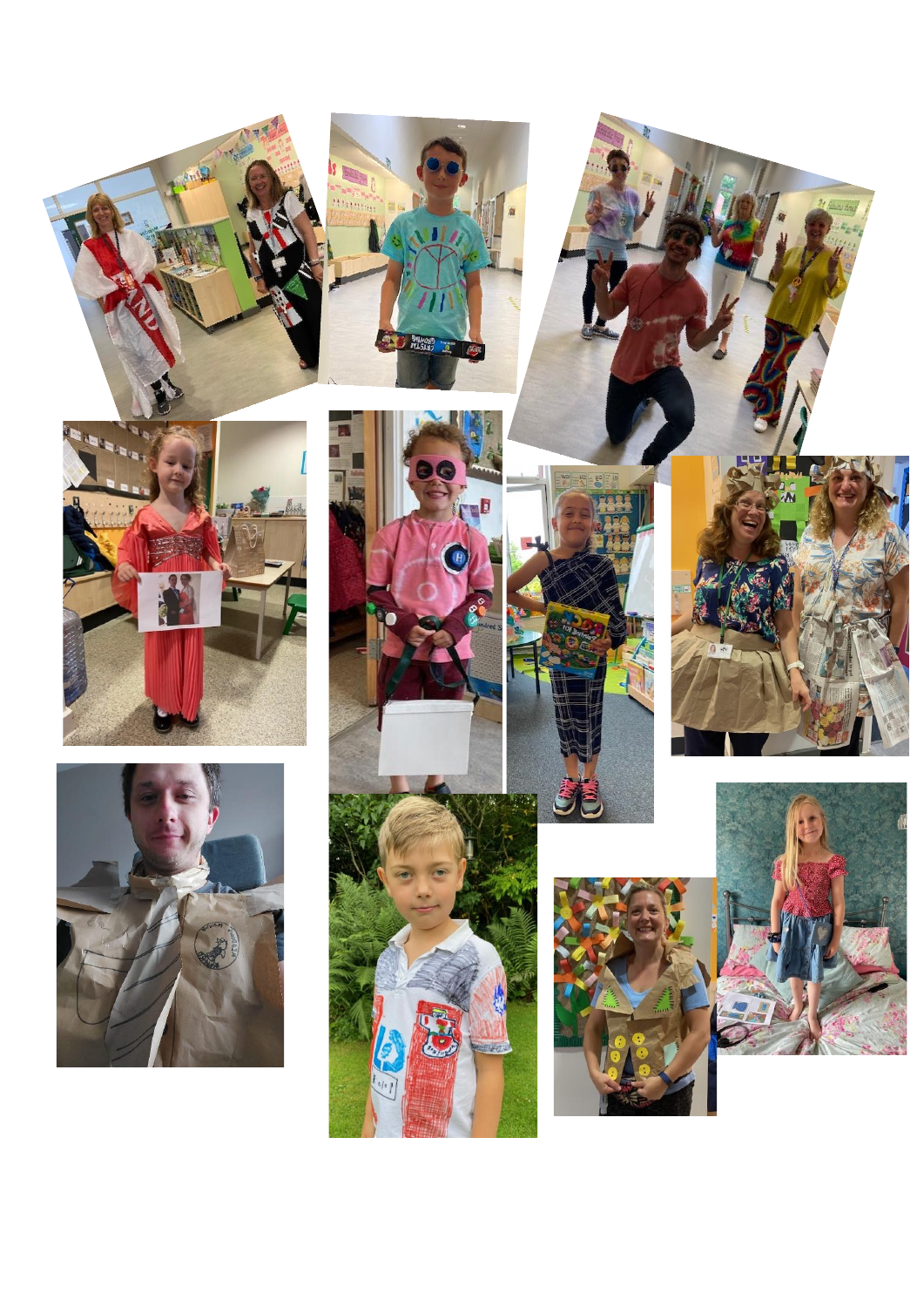

**Meadows Mouse Awards**

| Goslings     | Phoebe P - setting such a good example to her peers. Freya L - always                                                                                                 |
|--------------|-----------------------------------------------------------------------------------------------------------------------------------------------------------------------|
|              | trying her best with everything she does.                                                                                                                             |
| Cygnets      | Zach A - consistently trying his best & being a wonderfully responsible                                                                                               |
|              | class member. Ella-Rose - having a super attitude to learning                                                                                                         |
| Caterpillars | Noah - problem solving and construction skills. Lilly-May $G$ - great<br>enthusiasm during STEM week.                                                                 |
| Dragonflies  | Anna T & Joshua - super DT skills in STEAM week.                                                                                                                      |
| Owls         | Stanley - designing and making a creative pirate outfit. Shahraan -<br>excellent sewing skills.                                                                       |
| Hedgehogs    | Leo F - enthusiasm and focus with sewing. William - his determination<br>and resilience in Maths.                                                                     |
| Sharks       | Charlie H for working carefully and scientifically on his STEM experiments.<br>Harry P- creating an engaging fact page about Mary Quant.                              |
| Dolphins     | Ava W - being kind and supportive to others. Noah L - consistent hard<br>work and being a great example to others.                                                    |
| Jaguars      | Ava C - super ideas in DT for her tie dye. Oscar D - trying hard in DT<br>to develop his skills.                                                                      |
| Tigers       | Cobie - being kind to his class mates during sewing and helping out<br>wherever he can. James $G$ - being a sewing champion and creating a<br>wonderful money wallet. |

## Reports:

Your child's teacher will have emailed out your child's school report to you this week. We would be grateful if you Could aCKnowledge receipt of this by Completing the return slip or by emailing your comments back. If you would like a further consultation or meeting about the report, this can be done either by telephone or by emailing the teacher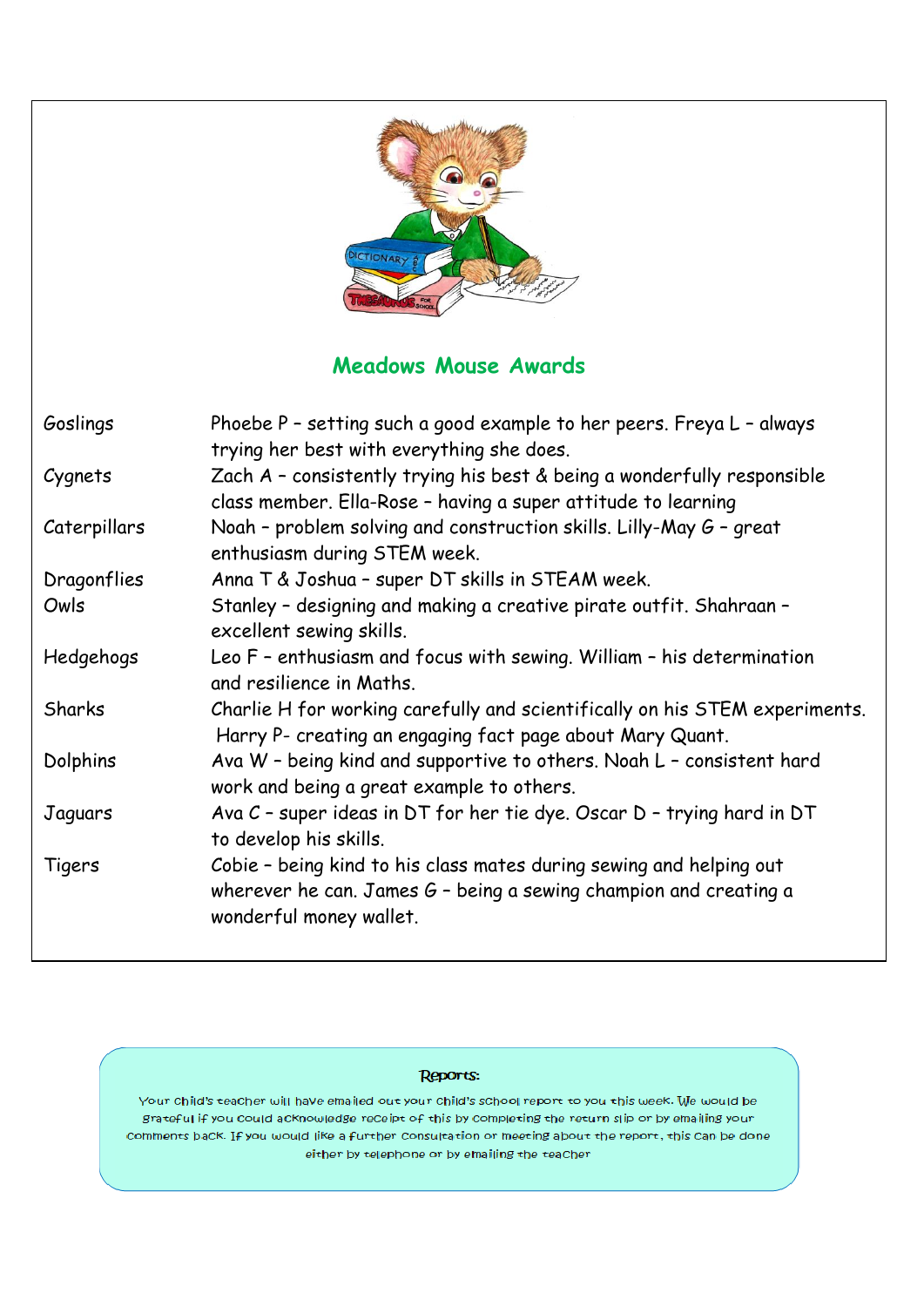## Key messages for parents re COVID

Financial support for people required to self-isolate A reminder for parents that the £500 Test and Trace Support Payment is still available for people on low incomes who have to self-isolate due to coronavirus (COVID-19). You may be eligible if you are employed or self-employed, cannot work from home, and will lose income as a result. You can only apply if you've been told to self-isolate by NHS Test and Trace, notified to self-isolate by the NHS COVID-19 app, or are the parent or guardian of a child who has been told to self-isolate. If you've been told to self-isolate by NHS Test and Trace, you're legally required to do so. If you've been notified by the NHS COVID-19 app to self-isolate and you apply for the Test and Trace Support Payment, you will be legally required to self-isolate. Access details on who can apply and how to apply

[https://www.gov.uk/government/publications/test-and-trace-support-payment-scheme-claiming-financial](https://www.gov.uk/government/publications/test-and-trace-support-payment-scheme-claiming-financial-support/claiming-financial-support-under-the-test-and-trace-support-payment-scheme)[support/claiming-financial-support-under-the-test-and-trace-support-payment-scheme](https://www.gov.uk/government/publications/test-and-trace-support-payment-scheme-claiming-financial-support/claiming-financial-support-under-the-test-and-trace-support-payment-scheme)



Our famous litter pickers who were on Hereford and Worcester radio last week being interviewed about their mission to keep our environment clean and tidy. Well done to our year 4s



Come on England. Registration will be open until 9.30 on Monday morning!